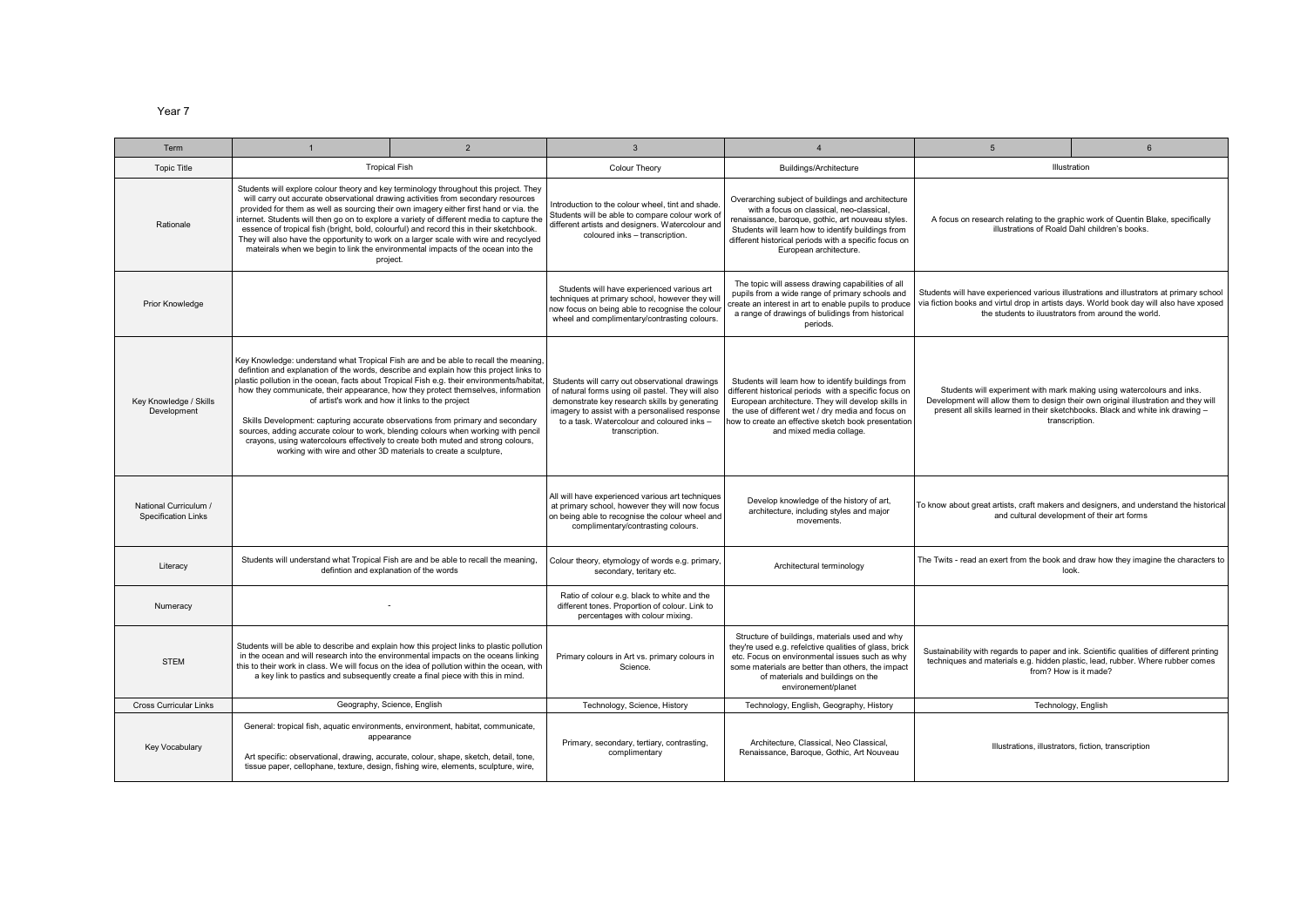Year 8

| Term                                                | $\overline{1}$                                                                                                                                                                                                                                                                                                                                    | $\overline{2}$                                                                                                                                                                                                                                                                                                                                                                                                                              | $\overline{3}$                                                                                                                                                                                                                                                                                                                                                                                                                                                                                                                                          | $\overline{4}$                                                                                                                                                                                                                                                                                                                                    | $5\overline{5}$ | 6                                                                                                                                                                                                                                                                                                                                                                                                                                                                |
|-----------------------------------------------------|---------------------------------------------------------------------------------------------------------------------------------------------------------------------------------------------------------------------------------------------------------------------------------------------------------------------------------------------------|---------------------------------------------------------------------------------------------------------------------------------------------------------------------------------------------------------------------------------------------------------------------------------------------------------------------------------------------------------------------------------------------------------------------------------------------|---------------------------------------------------------------------------------------------------------------------------------------------------------------------------------------------------------------------------------------------------------------------------------------------------------------------------------------------------------------------------------------------------------------------------------------------------------------------------------------------------------------------------------------------------------|---------------------------------------------------------------------------------------------------------------------------------------------------------------------------------------------------------------------------------------------------------------------------------------------------------------------------------------------------|-----------------|------------------------------------------------------------------------------------------------------------------------------------------------------------------------------------------------------------------------------------------------------------------------------------------------------------------------------------------------------------------------------------------------------------------------------------------------------------------|
| <b>Topic Title</b>                                  | Natural forms                                                                                                                                                                                                                                                                                                                                     | Aboriginal Art                                                                                                                                                                                                                                                                                                                                                                                                                              | Japanese Art                                                                                                                                                                                                                                                                                                                                                                                                                                                                                                                                            | African Art                                                                                                                                                                                                                                                                                                                                       |                 | Cubism                                                                                                                                                                                                                                                                                                                                                                                                                                                           |
| Rationale                                           | All students will use trees as a starting<br>point. They will create a wide range of<br>drawings focusing on developing their<br>existing drawing skills and use this work<br>as a starting point for an A3 piece.<br>Students will experiment with mixed<br>media backgrounds.                                                                   | This is the first point of reference as<br>students start to study art from around the<br>world. They will research and investigate<br>from the first cave paintings to modern<br>day Aboriginal Art gaining knowledge of<br>the techniques and materials used to<br>produce Aboriginal Art. This topic will<br>focus on the crafts used such as: dot and<br>rock painting, rock engraving, tree bark<br>painting, carvings and sculptures. | Students are to focus on one area of<br>Japanese art and produce a final piece<br>using one of the following techniques: ink<br>painting and calligraphy on paper, ukiyo-e<br>paintings and woodblock prints, origami,<br>and manga (which is modern Japanese<br>cartoons and comics along with a myriad<br>of other types). This topic covers a wide<br>range of art styles and media. Students<br>will create their own Japanse art book<br>containing four different styles including;<br>The Great Wave, Yayoi Kasuma, Anime<br>and The Rising Sun. | Researching into African masks will act as a starting point. Students will present<br>research in their sketch books and develop their own ideas for a mask design which<br>will be inspired by their research. They will take part in a workshop on creating card<br>constructions.                                                              |                 | Research work of Picasso and Braque<br>will be their starting point. Students will<br>demonstrate their understanding of links<br>between African art and Cubism.<br>presenting all research in their<br>sketchbook. They will use the the gridding<br>technique to produce a fragmented<br>portrait drawing.                                                                                                                                                    |
| Prior Knowledge                                     | Students will develop skills learnt in Y7<br>and become proficient in drawing and<br>painting techniques.                                                                                                                                                                                                                                         | Studying natural forms will have given<br>students essential drawing skills which<br>they can now develop when creating their<br>Aboriginal work.                                                                                                                                                                                                                                                                                           | Studying natural forms will have given<br>students essential drawing skills which<br>they can now develop when creating their<br>Japanese work.                                                                                                                                                                                                                                                                                                                                                                                                         | Students will be able to recognise and describe how art from the past influences<br>contemporary art.                                                                                                                                                                                                                                             |                 | An understanding of different historical<br>and cultural art movements will occur<br>during this project, building on knowledge<br>from the previous topics.                                                                                                                                                                                                                                                                                                     |
| Key Knowledge / Skills<br>Development               | Students will carry out observational<br>drawings from natural forms, extending<br>their watercolour skills and laying down of<br>washes, building up textures and mixing<br>colours (all covered in Year 7 also). They<br>will generate their own research - photos<br>and secondary source images of plants,<br>grasses, shells, fruits, seeds. | Students will develop their tonal drawing<br>skills and improve their practice of<br>accuracy and detail. Developing skills in<br>interpretation of image and application of<br>personal style will be built upon<br>throughout the project. Monochromatic<br>colour will be revisited and knowledge will<br>be applied to their own painted outcome<br>based on fragmented viewpoints.                                                     | Development of drawing skills will occur<br>throughout their project with a key focus<br>on accuracy and planning. Students will<br>get an introduction to new media whilst<br>also exploring the work of different artists.<br>They will collect primary resources such<br>as photography and drawing, allowing<br>them to contextualise their research. They<br>should be able to form opinions on the<br>work of others and justify them.                                                                                                            | Students will collect a range of images with a focus on natural and man-made<br>features of the landscape. They will produce a photo-collage using three layers and<br>consider how to compose this within the space of the box.<br>They will also identify possible additional media which might augment and extend the<br>collaged composition. |                 | Presentation of images in sketchbooks<br>will be a priority thorughout the project but<br>students will also extend and work into<br>photographs with colour media such as<br>paint and / or collage. Students<br>presentation of research should include<br>their own images, drawings and maps as<br>well as their own written input. They<br>should show their ability to combine and<br>amalgamate elements of research to<br>devise new and unique designs. |
| National Curriculum /<br><b>Specification Links</b> | Use a range of techniques to record<br>observations and explore ideas.                                                                                                                                                                                                                                                                            | Know about great artists, craft makers<br>and designers, and understand the<br>historical and cultural development of<br>their art forms                                                                                                                                                                                                                                                                                                    | Know about great artists, craft makers<br>and designers, and understand the<br>historical and cultural development of<br>their art forms                                                                                                                                                                                                                                                                                                                                                                                                                | Develop knowledge of the history of art, and landscape artists.                                                                                                                                                                                                                                                                                   |                 |                                                                                                                                                                                                                                                                                                                                                                                                                                                                  |
| Literacy                                            | Finding definitions of 'natural forms' to<br>understand the breakdown of the word                                                                                                                                                                                                                                                                 | Research into 'aboriginal' and what it<br>means. Cave painting and the notion of<br>storytelling.                                                                                                                                                                                                                                                                                                                                           | Reading backwards, understanding some<br>of the japanese words, taking Manga<br>books/comics out of the library.                                                                                                                                                                                                                                                                                                                                                                                                                                        | Reason behind wearing tribal masks - research task homework?                                                                                                                                                                                                                                                                                      |                 | The word 'collage' was first used to<br>describe Picasso's work, it originates from<br>the French verb coller, meaning "to stick"                                                                                                                                                                                                                                                                                                                                |
| Numeracy                                            |                                                                                                                                                                                                                                                                                                                                                   | How shapes, forms and symbols are<br>created anf the importance of symmetry<br>and accuracy of measurement.                                                                                                                                                                                                                                                                                                                                 | How origami folds are made e.g.<br>importance of symmetry and accuracy of<br>measurement.                                                                                                                                                                                                                                                                                                                                                                                                                                                               | How African masks use symmetry.                                                                                                                                                                                                                                                                                                                   |                 | Looking at how artists use symmetry and<br>angles within their work. Linking to<br>vocabulary for vocabulary for geometry<br>e.g. naming shapes, identifying types of<br>angles.                                                                                                                                                                                                                                                                                 |
| <b>STEM</b>                                         | The science behind what makes<br>something 'natural' rather than 'man-<br>made'.                                                                                                                                                                                                                                                                  | What the paints are made of e.g. natural<br>elements?                                                                                                                                                                                                                                                                                                                                                                                       | Washi paper and how it's made (video).                                                                                                                                                                                                                                                                                                                                                                                                                                                                                                                  | What are the face paints made of? Oil, clay and chalk are the most common.                                                                                                                                                                                                                                                                        |                 |                                                                                                                                                                                                                                                                                                                                                                                                                                                                  |
| <b>Cross Curricular Links</b>                       | Technology, History                                                                                                                                                                                                                                                                                                                               |                                                                                                                                                                                                                                                                                                                                                                                                                                             | Geography                                                                                                                                                                                                                                                                                                                                                                                                                                                                                                                                               | Technology                                                                                                                                                                                                                                                                                                                                        |                 |                                                                                                                                                                                                                                                                                                                                                                                                                                                                  |
| Key Vocabulary                                      | Impact, shading, contrast, tonal,<br>observation                                                                                                                                                                                                                                                                                                  | Symbols, indigenous, cultural, ceromonial                                                                                                                                                                                                                                                                                                                                                                                                   | The Great Wave, Yayoi Kasuma, Anime,<br>The Rising Sun                                                                                                                                                                                                                                                                                                                                                                                                                                                                                                  | Impact, colour, commerce, graphic design, African Art                                                                                                                                                                                                                                                                                             |                 | Picasso, Braque, demonstrate, African<br>art, Cubism                                                                                                                                                                                                                                                                                                                                                                                                             |